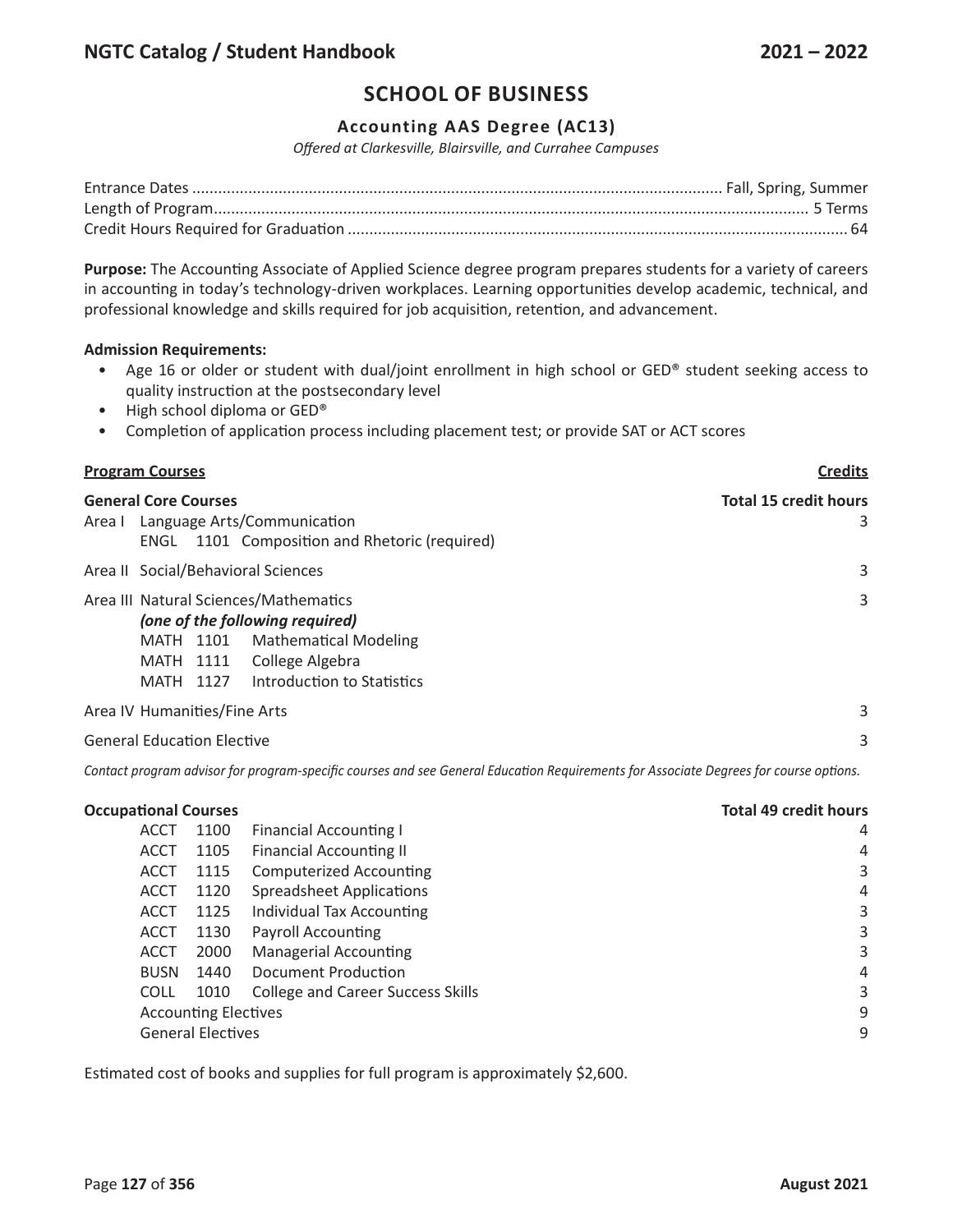# **SCHOOL OF BUSINESS**

## **Accounting Diploma (AC12)**

*Offered at Clarkesville, Blairsville, and Currahee Campuses*

**Purpose:** The Accounting diploma program prepares students for a variety of entry-level positions in accounting in today's technology-driven workplaces. Learning opportunities develop academic, technical, and professional knowledge and skills required for job acquisition, retention, and advancement.

### **Admission Requirements:**

- Age 16 or older or student with dual/joint enrollment in high school or GED® student seeking access to quality instruction at the postsecondary level
- High school diploma or GED®
- Completion of application process including placement test; or provide SAT or ACT scores

| <b>Program Courses</b>      |             |      | <b>Credits</b>                           |                              |
|-----------------------------|-------------|------|------------------------------------------|------------------------------|
| <b>Basic Skills Courses</b> |             |      |                                          | <b>Total 9 credit hours</b>  |
|                             | <b>COLL</b> | 1010 | <b>College and Career Success Skills</b> |                              |
|                             | <b>ENGL</b> | 1010 | <b>Fundamentals of English I</b>         | 3                            |
|                             | <b>MATH</b> | 1012 | <b>Foundations of Mathematics</b>        | 3                            |
| <b>Occupational Courses</b> |             |      |                                          | <b>Total 31 credit hours</b> |
|                             | <b>ACCT</b> | 1100 | <b>Financial Accounting I</b>            | 4                            |
|                             | <b>ACCT</b> | 1105 | <b>Financial Accounting II</b>           | 4                            |
|                             | <b>ACCT</b> | 1115 | <b>Computerized Accounting</b>           | 3                            |
|                             | <b>ACCT</b> | 1120 | <b>Spreadsheet Applications</b>          | 4                            |
|                             | <b>ACCT</b> | 1125 | Individual Tax Accounting                | 3                            |
|                             | <b>ACCT</b> | 1130 | <b>Payroll Accounting</b>                | 3                            |
|                             | <b>BUSN</b> | 1440 | <b>Document Production</b>               | 4                            |
| <b>Accounting Elective</b>  |             |      | 3                                        |                              |
|                             |             |      | Specific Occupational-Guided Elective    | 3                            |
|                             |             |      |                                          |                              |

Estimated cost of books and supplies for full program is approximately \$2,100.